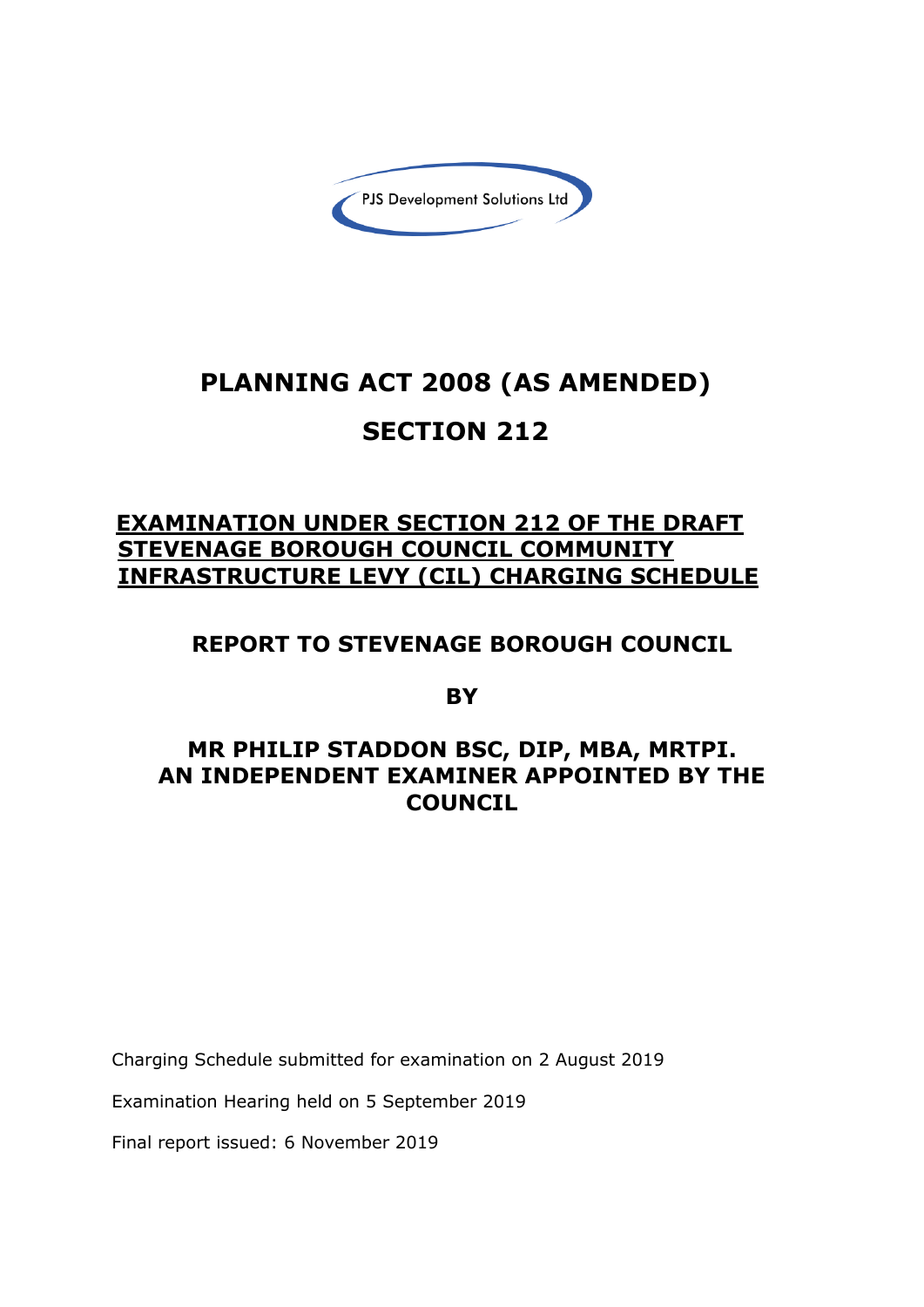### **Executive Summary**

This report concludes that, subject to certain recommended modifications, the Stevenage Borough Council Draft Community Infrastructure Levy Charging Schedule provides an appropriate basis for the collection of the levy in the area. The required modifications relate to a reduction of the CIL to £40 per square metre in the areas covered by the Stevenage West and North of Stevenage urban extensions and, for clarity, the insertion of explanatory notes to define types of older persons' housing developments.

The Council has complied with the legislative requirements and, subject to my recommended modifications, is able to demonstrate that it has sufficient evidence to support the Schedule and can show that the levy rates would be set at levels that will not put the overall development of the area, as set out in the adopted Stevenage Borough Local Plan (adopted May 2019), at risk.

The proposals will secure a valuable and important funding stream for infrastructure necessary to support planned growth in the borough for which there is a demonstrated funding gap.

## **Introduction**

- 1. The Community Infrastructure Levy (CIL) is a tool for local authorities in England and Wales to help deliver infrastructure to support the development of the area. CIL is payable on types of new development which create additional floorspace as prescribed in a charging schedule. Before CIL can be introduced, the local authority (the 'charging authority') must set out its CIL rates in a Draft Charging Schedule (DCS) and it must then be examined by an independent person (the Examiner). Any person asking to be heard before the Examiner at the examination must be heard in public.
- 2. I have been appointed by Stevenage Borough Council to undertake the independent examination of its DCS. I am a Chartered Town Planner with over 30 years' experience in the public and private sectors, including roles as a Planning Inspector and Independent Examiner. I can confirm that I am entirely independent of the Council and that, other than this examination role, I have no business or other interests within the Council's administrative area.
- 3. This report considers whether the DCS is compliant in terms of the Law<sup>1</sup> and associated Regulations<sup>2</sup> and whether it is economically viable, as well as reasonable, realistic and consistent with national guidance set out in the Planning Practice Guidance (PPG). My assessment has also taken in account

**.** 

 $<sup>1</sup>$  Part 11 of The Planning Act 2008 (as amended)</sup>

<sup>&</sup>lt;sup>2</sup> Community Infrastructure Levy Regulations 2010 (as amended)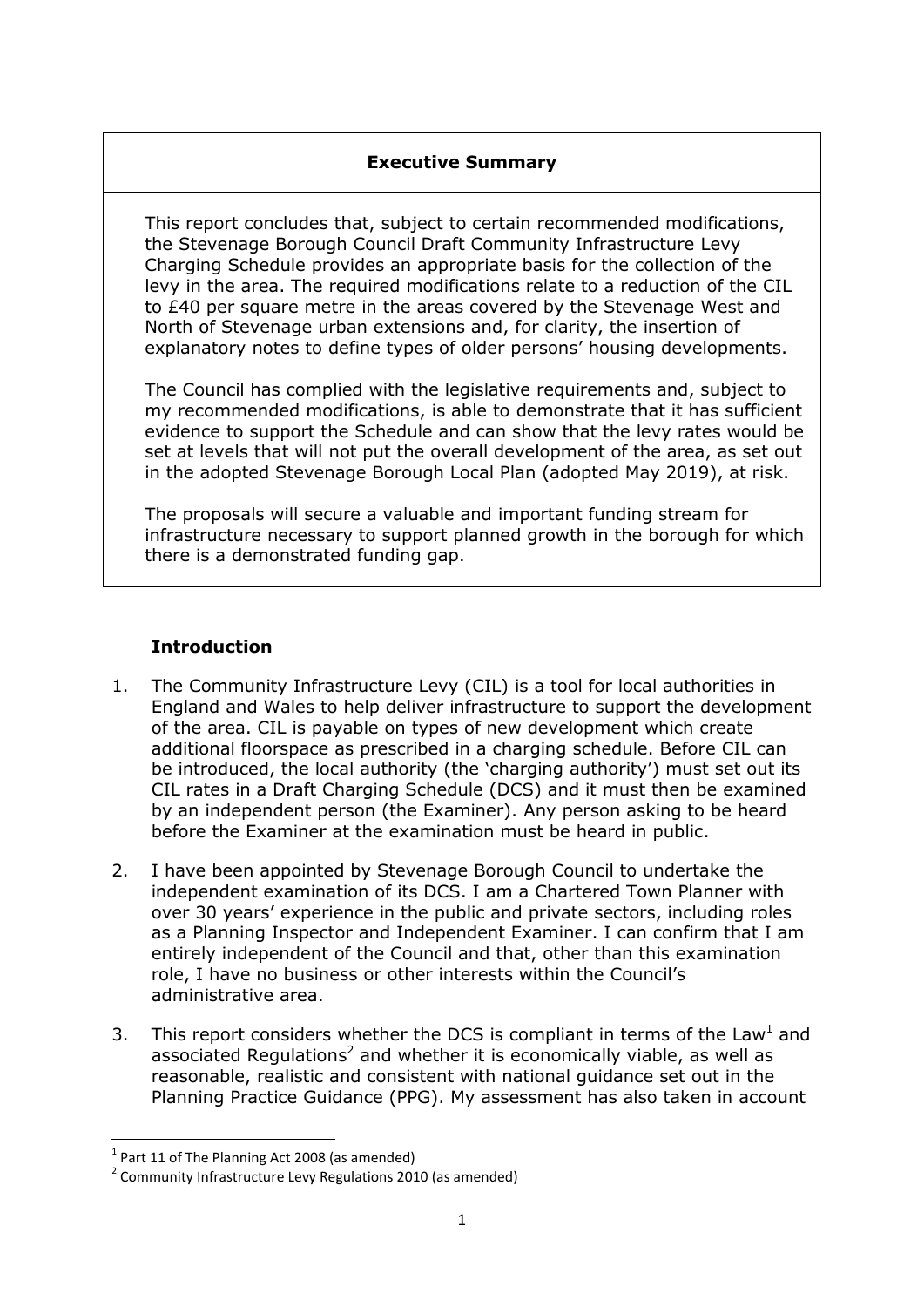the content of the National Planning Policy Framework (2019) (the Framework), including its approach concerning development contributions.

- 4. To comply with the relevant legislation and guidance, the charging authority has to submit a charging schedule that should set an 'appropriate balance' between helping to fund necessary new infrastructure and the potential effect of the proposed CIL rates on the economic viability of development across its area.
- 5. More specifically, the PPG states that the examination should establish that:
	- the charging authority has complied with the legislative requirements set out in the Planning Act 2008 and the Community Infrastructure Levy Regulations as amended;
	- the draft charging schedule is supported by background documents containing appropriate available evidence;
	- the proposed rate or rates are informed by and consistent with the evidence on economic viability across the charging authority's area; and
	- evidence has been provided that shows the proposed rate or rates would not undermine the deliverability of the plan.
- 6. These identified matters are the main issues that I have explored through this examination, on which public Hearing sessions were held on 5 September 2019.

## **Procedural and preliminary matters**

- 7. On 1 September 2019 certain amendments<sup>3</sup> to the CIL Regulations became effective. These include changes to charging schedule consultation requirements and publicity, although transitional provisions apply in this case. The changes also include the removal of Regulation 123, relating to lists of infrastructure types to be funded by CIL, and the lifting of the restriction on the pooling of funds for a single infrastructure project. The changes introduce a new regime for charging authorities, which must now produce annual Infrastructure Funding Statements and CIL rate summaries. These matters were discussed at the Hearing sessions and I have considered them in my assessment. Where appropriate and necessary, I have made references to these changes later in this report.
- 8. During the Hearing's exploration of the Council's evidence, it became apparent that the residential viability appraisals contained a computational error. This related to affordable housing requirements and associated costs. Whilst the report itself stated that these costs were modelled to reflect the local plan policy compliant mix, of 70% 'affordable rent' and 30% 'intermediate' housing, the actual detailed appraisal spreadsheets had transposed the proportions, such that the modelled results reflected 30%

**.** 

<sup>&</sup>lt;sup>3</sup> The Community Infrastructure Levy (Amendment) (England) (No. 2) Regulations 2019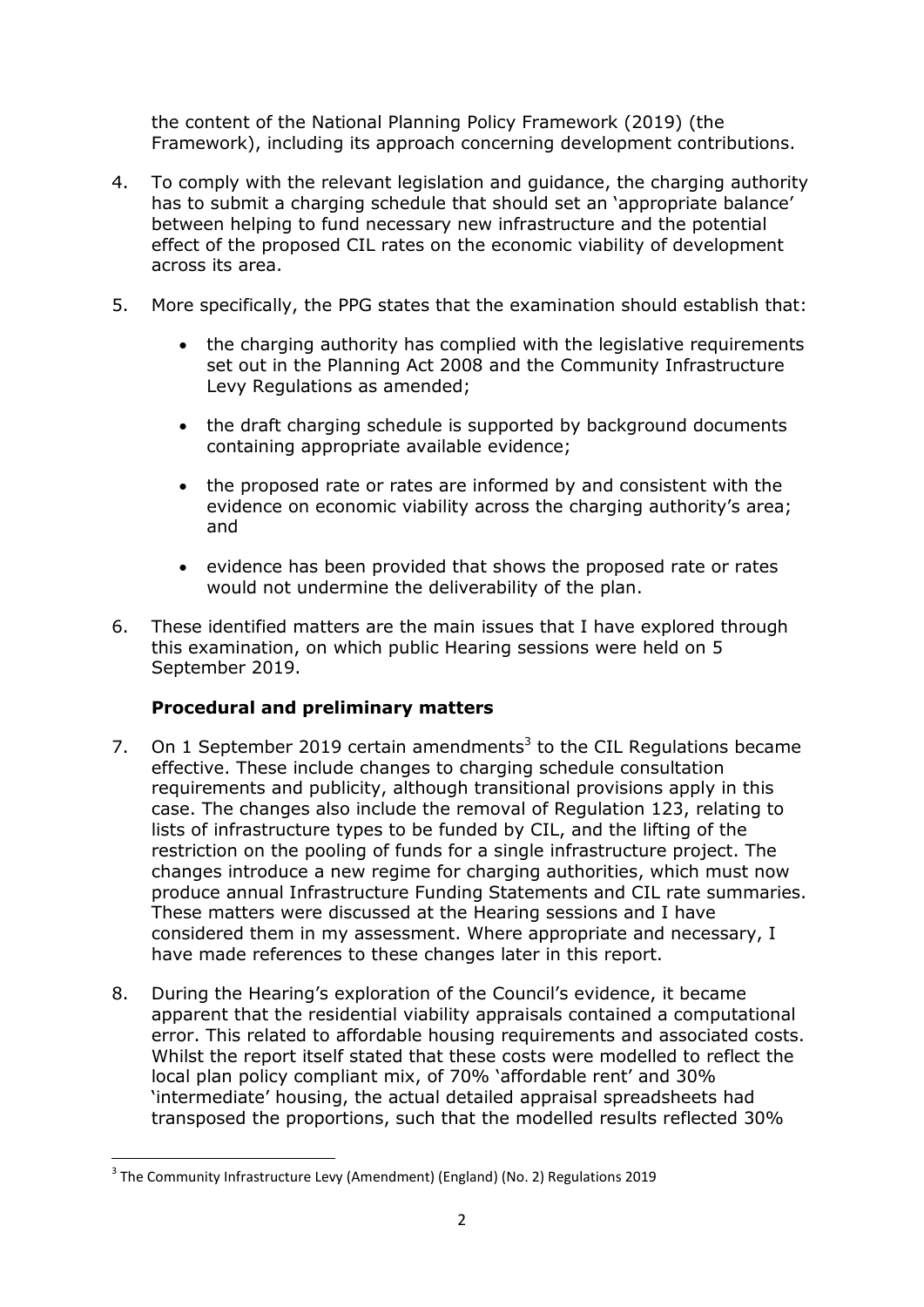affordable rent and 70% intermediate housing. The effect of this error was to understate affordable housing costs and to overstate scheme viability in each modelled case where affordable housing was a policy requirement (the small sites with no affordable housing were clearly unaffected).

- 9. Whilst the Council's viability consultant was able to re-run the appraisals over the Hearing lunch break, I determined that, in the interests of procedural fairness, it would be necessary for the Council to formally produce this corrected evidence, with appropriate updates and commentary, and to invite all Regulation 17 respondents to make any further representations that they wished.
- 10. In addition to correcting the error, the Council also updated certain modelling assumptions and provided responses to questions and challenges that had been raised through the Hearing sessions. The corrected and updated appraisals led the Council to request that I consider modifying the CIL rates for two of the strategic sites. It also issued a note concerning the definition of types of older persons' housing developments.
- 11. The Council duly issued this material on 12 September 2019 and allowed a two week period for further representations to be made. Representations were received from three parties and I have taken these into account. I refer to these matters later in this report.

#### **Stevenage Borough Council – CIL Draft Charging Schedule**

- 12. The basis of the examination is the submitted DCS dated April 2019 (Document CIL 101) which was published for public consultation between 11 April 2019 and 17 May 2019.
- 13. The DCS proposes CIL charges for three different types of residential developments: 'market housing', 'sheltered housing' and 'extracare housing'. The market housing CIL is proposed at two rates differentiated by location: £40 per square metre (psm) in the relatively small Zone 1 which covers 'Stevenage Central' and £100 psm in Zone 2 covering 'everywhere else' (the majority of the borough). The proposed CIL for 'sheltered housing' and 'extracare housing' are £100 psm and £40 psm respectively and these rates are not differentiated by location i.e. the CIL rates apply across the entire borough (Zone 1 and Zone 2).
- 14. The DCS also proposes a borough wide £60 psm CIL for 'retail development'. The DCS states that 'all other development' types are £0 rated for CIL purposes.

#### **Has the charging authority complied with the legislative requirements set out in the Planning Act 2008 and the Community Infrastructure Levy Regulations?**

15. The Council has submitted a Statement of Compliance (Document CIL 103) which summarises its conformity with the requirements of the Act and the Regulations, including those in respect of statutory processes, public consultation, consistency with the Stevenage Local Plan (2019) and the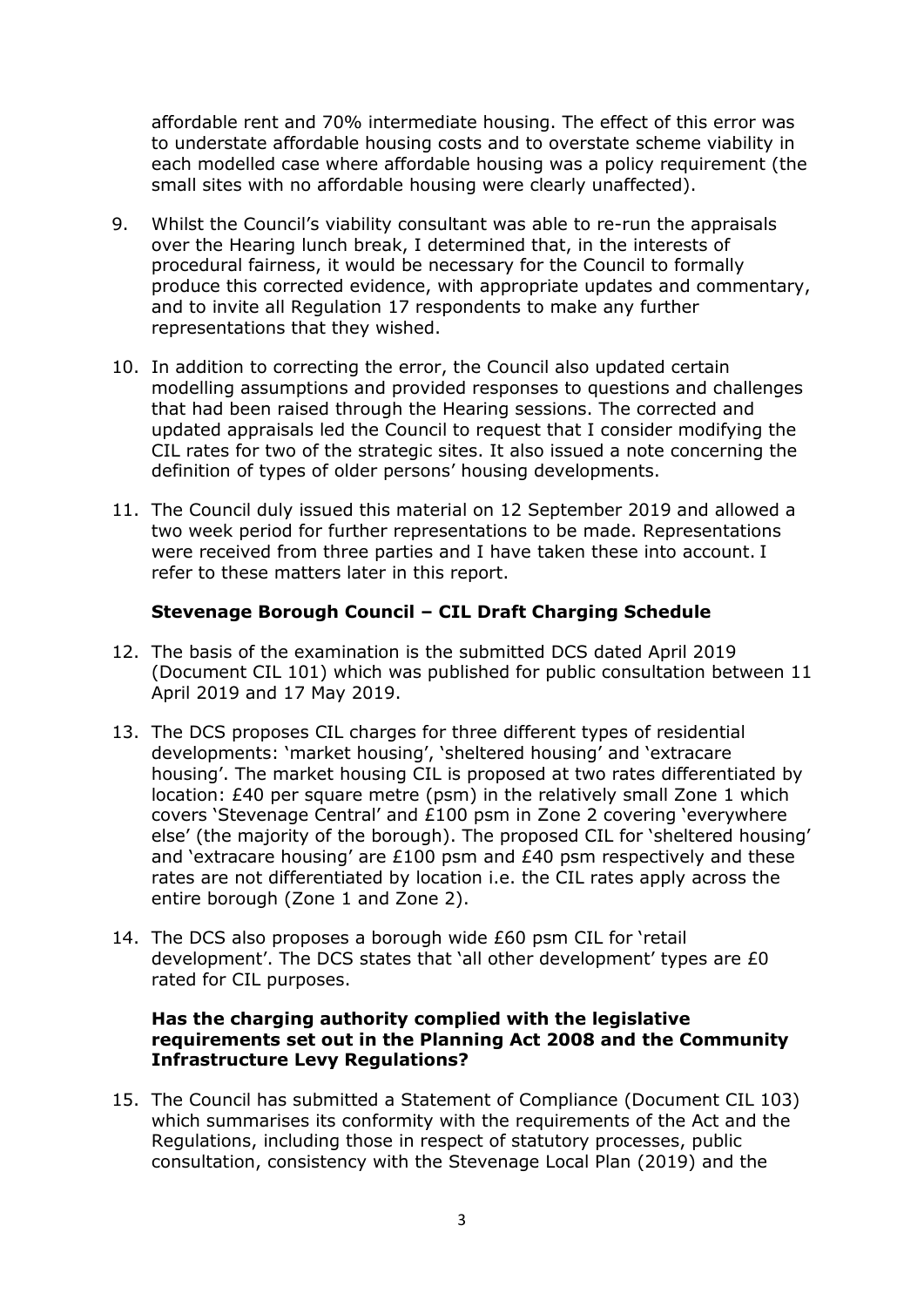Infrastructure Delivery Plan (2017) (the IDP) and that it is supported by an adequate financial appraisal.

16. I am satisfied that the Council has complied with the Act and the Regulations and I am also satisfied that it is procedurally compliant with the Framework and the PPG.

#### **Is the charging schedule supported by background documents containing appropriate available evidence?**

#### *Stevenage Borough Local Plan*

- 17. The Stevenage Borough Local Plan ("the Plan") was adopted in May 2019. It is therefore a recent and up to date development plan and it is the 'relevant plan' for the proposed CIL. The Plan seeks to meet the identified needs for housing, economic, retail and other development in the period up to 2031. It sets out the Council's vision and strategy for sustainable growth in the borough.
- 18. In terms of new housing, the Plan sets out to deliver at least 7,600 new homes in the plan period. Some of these homes have already been provided but the balance is planned to be delivered through a range of site allocations. These include 2,700 dwellings proposed across three new neighbourhoods on strategic urban extension sites at 'Stevenage West' (1,350 homes), 'North of Stevenage' (800 homes) and 'South East of Stevenage' (550 homes). A further circa 2,000 homes are proposed in the town centre on a range of identified 'opportunity areas'. The Plan also includes 18 allocated sites spread across the urban area, ranging in size from 5 up to 275 dwelling units.
- 19. The Plan aims to support economic growth by accommodating at least 140,000 square metres of new B class employment floorspace at a range of locations, including 10,000 square metres within the Stevenage West urban extension. New comparison retail space of the order of 4,700 square metres is planned, with most of this expected to be delivered via an extension to the Westgate Centre in the town centre. Planned new convenience retail floorspace will include new local centres at the three urban extensions of about 500 square metres each.

## *Infrastructure evidence*

- 20. The Plan's examination was supported by an Infrastructure Funding Strategy (Document CIL 110) and an IDP, which was updated during the Plan's examination in March 2017 (Document CIL 108). The IDP assesses and analyses the infrastructure needs across a range of categories including mobility; education; health; green infrastructure; emergency services; community and leisure; and utilities.
- 21. The Council assesses that, once known funding sources are deducted, there is an infrastructure funding gap of £89.4 million in the plan period. The majority of that gap is accounted for by mobility (£15.5 million), education (£34.4 million) and healthcare (£34.2 million) infrastructure requirements.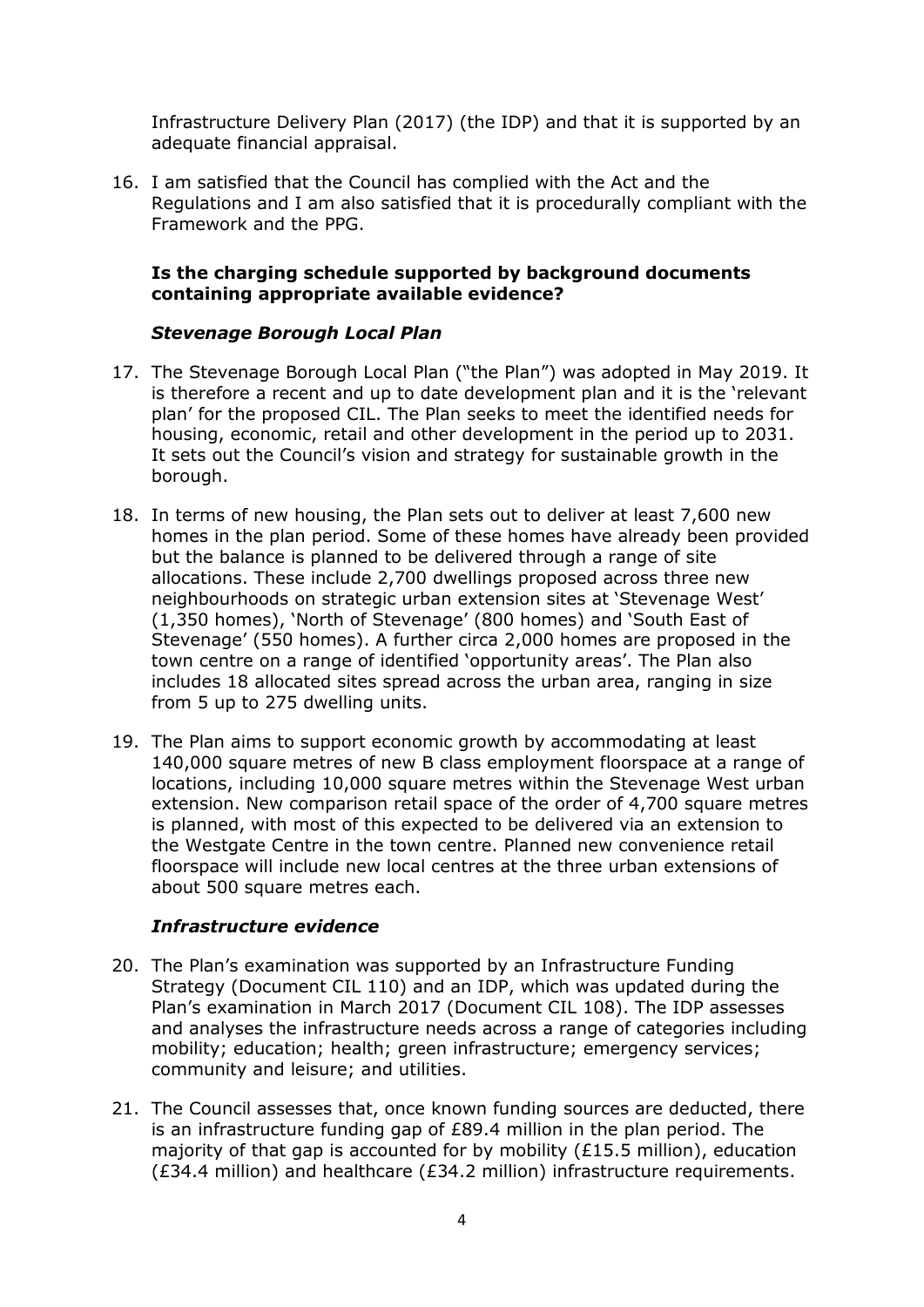The Council estimates<sup>4</sup> that, if its DCS were implemented soon, CIL may provide a sum of circa £16 million towards filling the gap in the Plan period. CIL would therefore make an important contribution to meeting the funding gap, although a significant shortfall would remain.

- 22. The Council has produced a List (Document CIL 104) that sets out the infrastructure that it intends to fund, partly or wholly, through CIL receipts. The List was originally titled 'Draft Regulation 123 list' but, following the removal of that Regulation, the Council has confirmed that the List will now form the basis of its 'Infrastructure List' to be included in its forthcoming annual Infrastructure Funding Statements and CIL rate summary.
- 23. The List includes the provision of infrastructure covering primary school expansions, secondary schools, outdoor sports facilities, open spaces, transport and public realm improvements. Whilst high level in its drafting, the List is clear and provides a good indication of the intended destiny of CIL revenues. Whilst some representors made comments and suggestions about the List, in the light of the regulatory change (deleting Regulation 123 and pooling restrictions), these are matters that are now more appropriately addressed by the Council through the new annual statement process.
- 24. Overall, the evidence indicates that the infrastructure funding gap is substantial and that the imposition of a CIL regime is justified. CIL revenue would make an important contribution to reducing that gap and funding the delivery of new infrastructure required to support planned growth.

### *Economic viability evidence*

#### *Methodology*

**.** 

- 25. The Council has produced viability evidence in four separate documents at different points in time. First, a 'Whole Plan Viability Study including CIL' (Document CIL 105) was produced in September 2015 and formed part of the Local Plan examination evidence base. Second, a 'Viability Update – CIL' (Document CIL 106) was produced in December 2017. Third, a 'Post Consultation Viability Note' (Document CIL 107), covering updated assumptions on two of the strategic urban extensions, was produced in January 2019. Fourth, a Post Hearing Viability Note was produced in September 2019, which corrected a computational error, updated certain assumptions and provided further information on other matters.
- 26. Whilst the Council has adopted a consistent methodical approach to viability testing, the number of reports spread over a period of more than four years does create some complications. This is simply because some of the key variables, such as sales values, build costs and policy requirements, have changed over time. Indeed, a number of submitted representations raised matters about how up to date some of the CIL modelling assumptions were. As a result, with regard to market housing development, I have attached the greatest weight to the Post Hearing Viability Note (hereafter the PHVN)

 $<sup>4</sup>$  The £16 million estimate takes into account the Council's requested modification to reduce CIL rates for two</sup> of the strategic sites.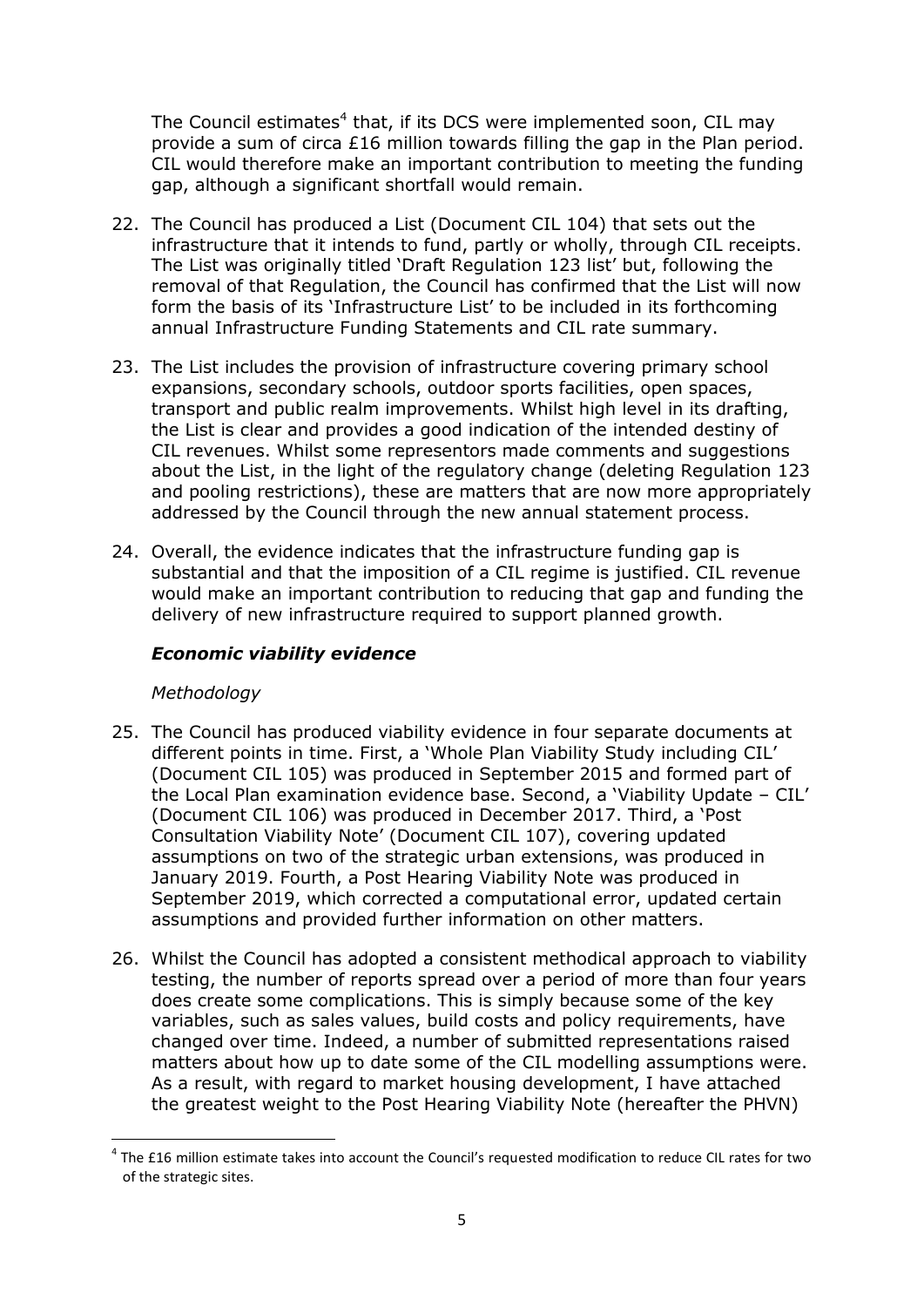as this, in addition to correcting some computational errors, represents the culmination of the Council's earlier work and its most up to date evidence base. With regard to other development types, I have given greatest weight to the 2017 Viability Update. For all of the evidence, I have factored into my assessment an element of caution, to reflect the passage of time.

- 27. For both residential and commercial developments, a residual valuation approach is employed. In summary, this seeks to compare the Gross Development Value (GDV) of a scheme with the total costs of the development, including assumed allowances for build costs, land value and developer profit. If GDV exceeds the total costs of the scheme, the modelling output will be a surplus or 'additional profit' that could be used to make CIL contributions. Where this surplus occurs, this value can be seen as the maximum theoretical 'ceiling' for setting CIL.
- 28. As with any such modelling, the outputs that it produces are a direct result of the inputs. That is to say, the assumptions about the various costs and values of development, and the threshold land value, are all critical to determining the conclusions made about viability. Unsurprisingly, this can be fertile ground for different viewpoints and a number of challenges were made to the Council's modelling assumptions.
- 29. Most notably, some representors from the development industry have argued that the Council's assumptions and approach are flawed and that CIL is being proposed at too high a level, which will threaten viability. However, other representors, including Hertfordshire County Council and North Hertfordshire District Council, consider that the Council is allowing too much headroom in setting the CIL and that a higher CIL is justified to help fund infrastructure provision. Some of these differences have been narrowed by the updated appraisals set out in the PHVN, although divergent views remain. I explore the main modelling assumptions below.

#### *Residential development typologies*

- 30. The modelling assessed a wide range of residential development scenarios that the Council considers are reflective of the sites likely to come forward in the Plan period. These included the three strategic urban extensions; four greenfield sites (122, 45, 30 and 16 units); two town centre flatted schemes (350 and 50 units); four 'brownfield' schemes (12, 14, 24 and 50 units); and three smaller schemes (3, 6 and 10 units).
- 31. One representor challenged the lack of a large brownfield scheme in the testing scenarios and referred to a specific proposal, which sits just outside the proposed lower Zone 1 Stevenage Central CIL charging zone. However, it is not realistic or possible for the Council to undertake viability testing of every conceivable development scheme and, in any event, the representor's scheme is not a specific housing development allocation in the Plan. In my assessment, the number and range of sites tested, within a relatively compact borough, is comprehensive for CIL testing purposes and representative of the scale and type of different housing development set out in the Plan.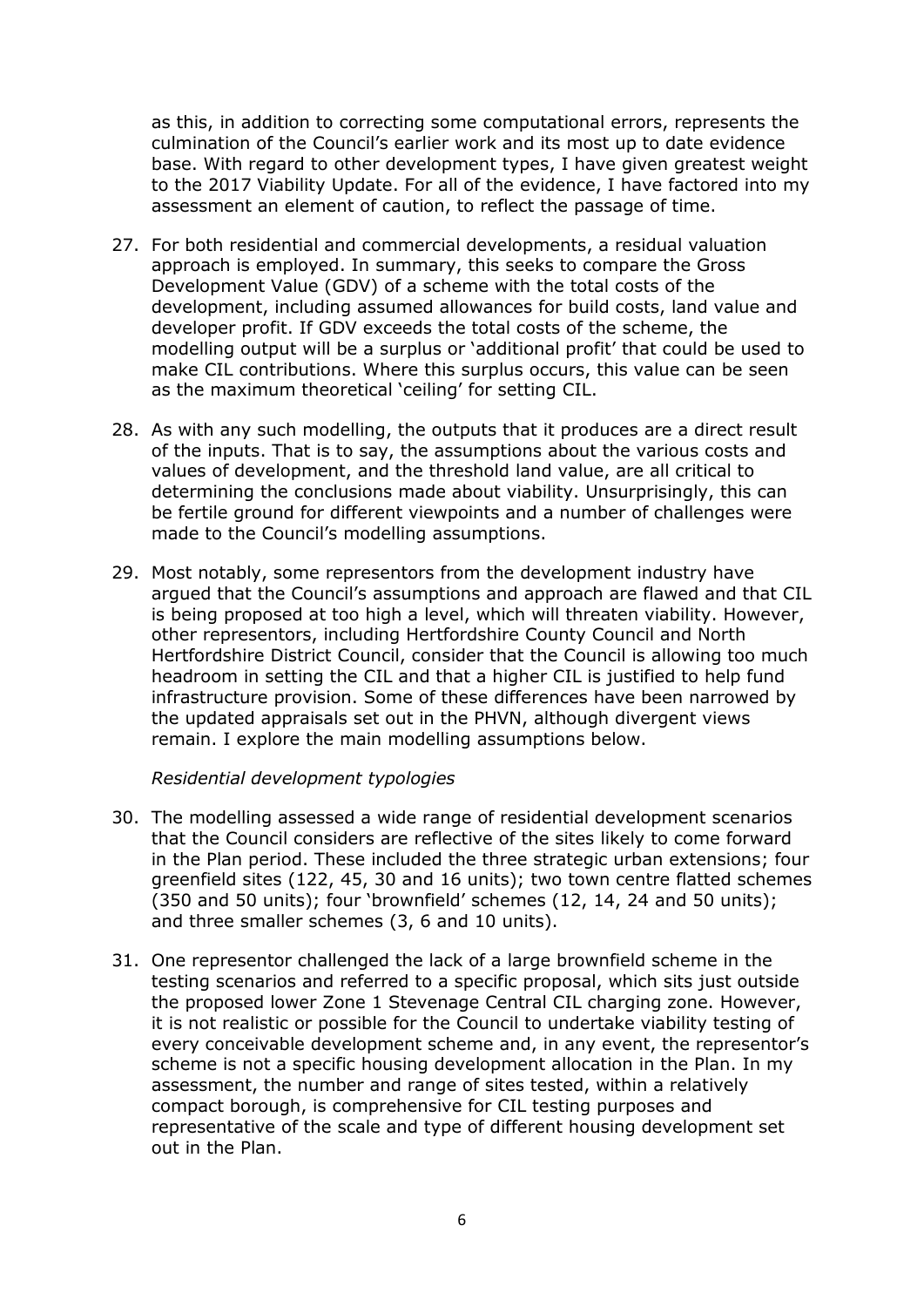32. The testing also included a range of older persons' housing development types which I consider to be suitably representative of likely schemes in the borough.

#### *Residential sales values*

- 33. Local residential sales values assumptions were derived from a triangulation of a number of sources. This included a survey of asking prices for new build properties conducted in July 2017, a review of Zoopla.com published house price reports (covering all sales rather than just new build) and a detailed study of actual prices paid for new build properties. The latter study looked at all sales recorded by the Land Registry and used floor areas taken from the Energy Performance Certificate (EPC) register to compute sales values per square metre. The main body of data here relates to over 500 transactions in 2016 and 2017, although I have noted the predominance of flat sales in the data set (448 of the 508 records) and the more limited number concerning other dwelling types.
- 34. Based on this analysis, the Council adopted assumed sales values for new housing of £3,750 psm for 'large greenfield' sites and £3,100 psm for 'smaller infill' sites. For flats, it assumed sales values of £3,700 psm across all sites. There was some challenge to the adopted sales values and a concern that prices have subsequently fallen. However, the PHVN updated data suggests that flat sales values in the first half of 2019 were averaging  $£4,435$  psm, which is notably above that assumed in the modelling. For other housing types of 'detached', 'semi-detached' and 'terrace', the data was inconclusive as the number of transactions was small.
- 35. Sales values will clearly vary over time in line with the general property market and the local demand and supply factors for different housing products in Stevenage. I am satisfied that the Council's sales values assumptions, whilst broad brush and based on data which is now a few years old, are supported by the evidence and are suitably robust for CIL testing purposes. Moreover, changes in real world sales values, and other assumed components in the modelling, are matters that fall to be considered 'in the round' in terms of setting CIL with an appropriate headroom or 'buffer'.

#### *Residential development costs*

- 36. The construction costs were drawn from the Building Costs Information Service (BCIS), which is collated and published by the Royal Institute of Chartered Surveyors (RICS). The data is drawn from actual tender prices of build costs and rebased for local prices. In addition to these build costs, further cost allowances were made for external works which were highest for large greenfield sites (20% of the BCIS base value) due to the costs of providing new services and utilities on such sites, and lowest (5% of BCIS base value) for high density flatted town centre schemes.
- 37. Whist the source of the build cost data is well grounded and recommended by the Guidance, the actual figures used were the median values for the July 2017 BCIS release. A number of representors drew attention to the rise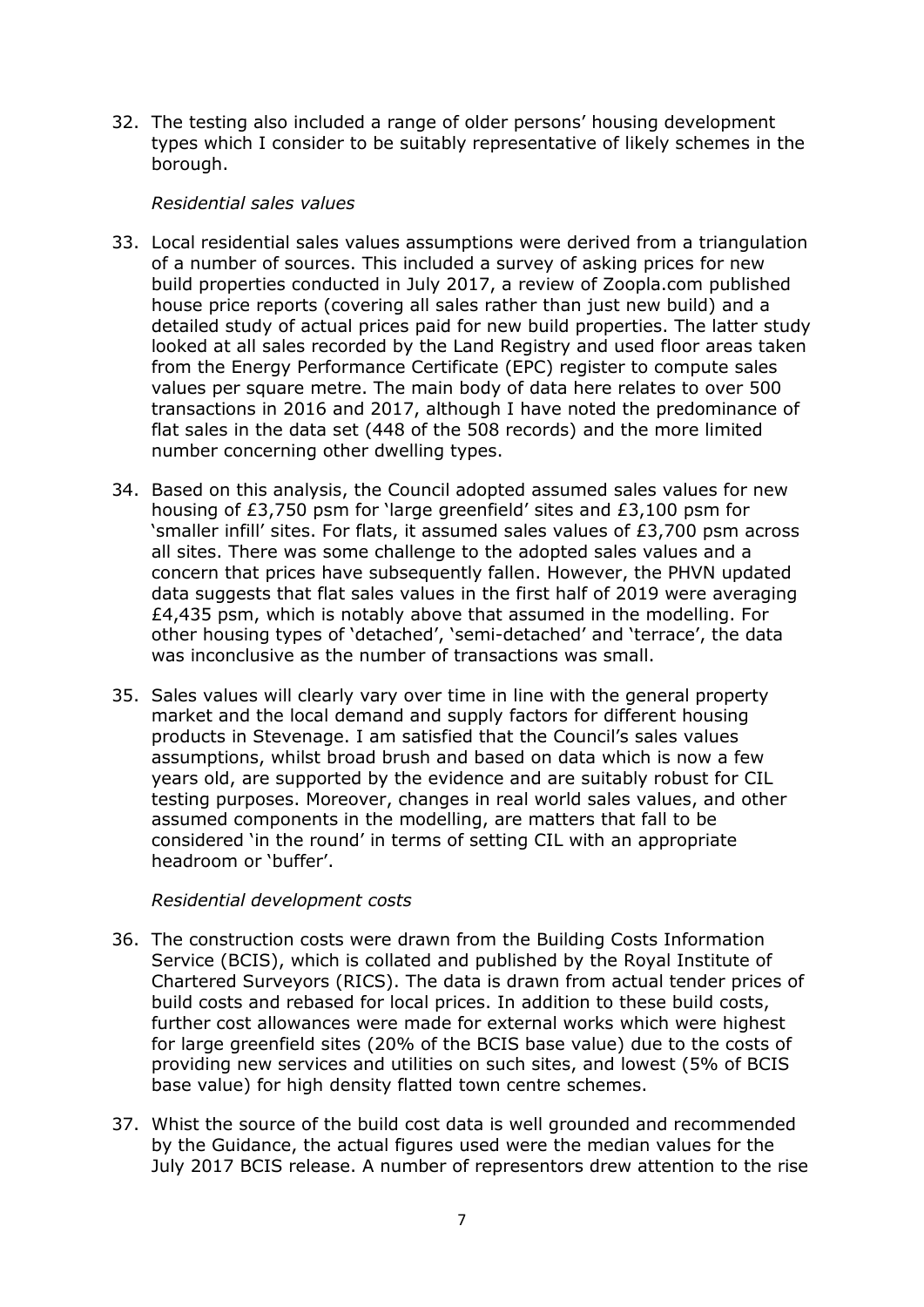in build costs since that time. The PHVN includes an update on build costs which establishes that the BCIS costs have risen by between 14.22 – 21.88%, depending on the housing type. Whilst recognising the increase in build costs, the Council has not used these updated values in the re-run of appraisals carried out after the Hearing. This means that, based on the most up to date evidence, the Council's modelling does somewhat understate the likely construction costs.

- 38. I sought some clarification on the Council's position on this matter. Whilst recognising and noting the rise in build costs, the Council has drawn attention to parallel changes in sales values. It also says that there comes a point with any viability study when it is appropriate and necessary to 'draw a line in the sand' and rely on the evidence. I do accept the latter point and acknowledge that some of the delays between the iterations of the viability work have been outside the Council's control.
- 39. I do also agree that the evidence shows that flat sales values have risen further since 2017, and will therefore have an offsetting effect on any build cost inflation. However, the very limited recent sales value evidence does not confirm similar sales value growth in other forms of housing development ('terrace', 'semi' and 'detached'), and some representors assessed a lowering or flattening of values in recent times.
- 40. None of this is unusual or unprecedented in the inescapably broad brush exercise of CIL viability testing. However, it does mean that the Council's evidence does need treating with a degree of caution in certain areas. Notably, the recent build cost inflation on housing could be a not insignificant adjustment. Nonetheless, it is a matter that can be considered in the light of the viability buffers above the proposed CIL and, indeed, it underlines the importance of such buffers. Subject to these considerations, the Council has used appropriate and available build cost evidence.
- 41. Once corrected through the PHVN, affordable housing costs were assumed in line with the Plan's requirement and tenure split. Policy HO7 requires an affordable housing proportion of 25% on brownfield sites and 30% on greenfield sites. The assumed tenure split is 70% affordable rented and 30% intermediate, in line with Policy HO8. These assumptions are well grounded.
- 42. An allowance of £2,000 per dwelling was assumed for site specific residual S.106 Planning Agreement costs on all tested typologies. Although some questioned the inclusion of this allowance, it is sensible to include a notional amount. However, for the strategic urban extensions, specific S.106 cost estimates were used, based on the latest known position for each site. Specifically, the PHVN updated the S.106 costs for the Stevenage West site to reflect recognised additional highway infrastructure costs of circa £8 million.
- 43. The Council initially modelled all of its appraisals using a developer return of 20% of Gross Development Costs (GDC). The Council's consultant contends that this is more representative of a developer's commercial risk than using a percentage of GDV as recommended in the Guidance, although in practice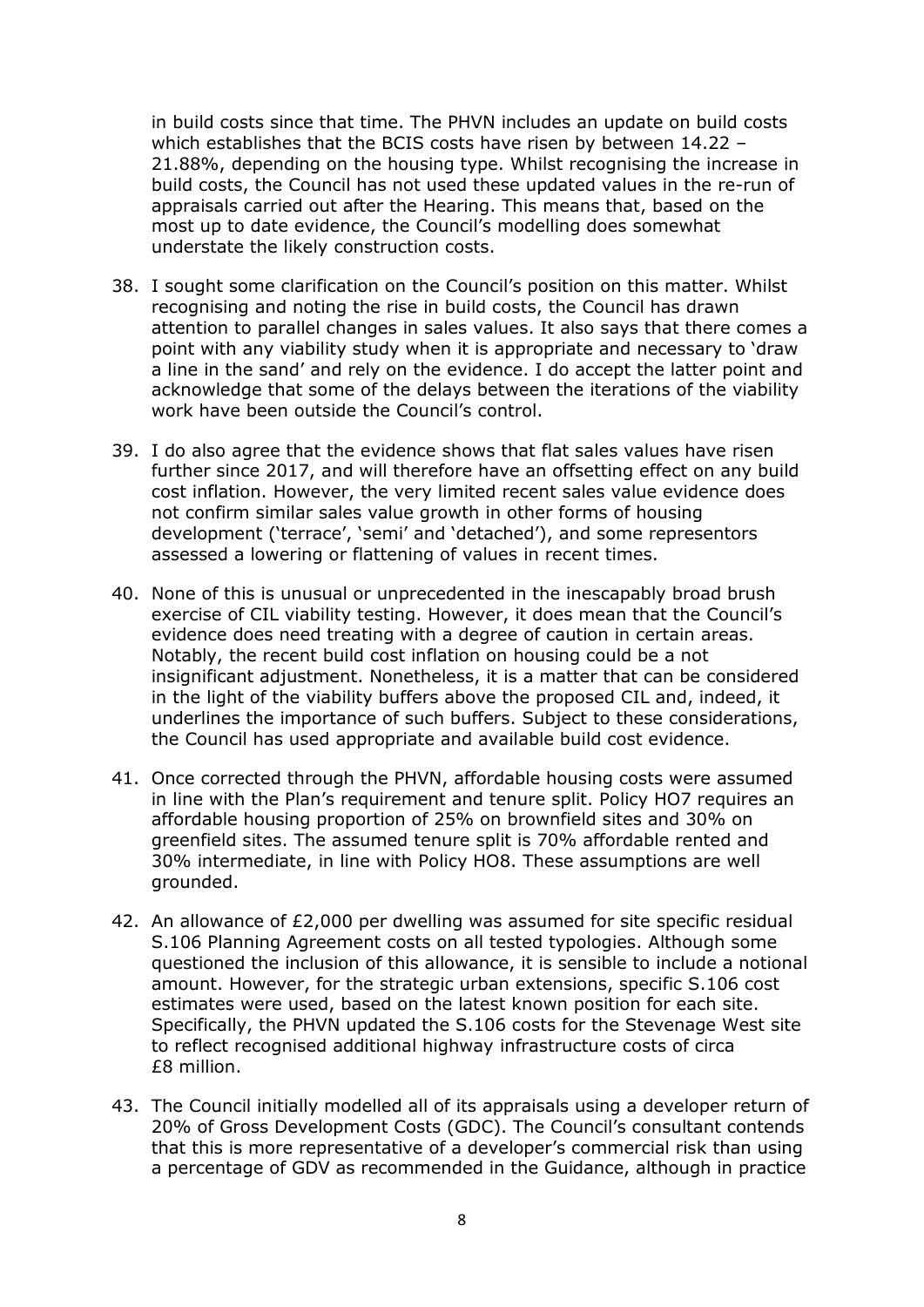it says its assumptions would typically equate to an amount within the 15 – 20% GDV range suggested in the Guidance<sup>5</sup>. However, for the housing development appraisals only, the PHVN updates the approach to 17.5% of GDV for market units and 6% contractor return on affordable housing. The Council's profit assumption approach for other development types remains based on 20% of GDC. Whilst higher profit levels were suggested by some, the adopted approach, and the assumed return, is reasonable and I have factored into my assessment the different profit assumptions made (for housing and other development types).

44. Although there were some challenges from representors, I assess that the Council's assumptions and approach on other development costs, including professional fees, abnormals, gross to net ratios, finance, marketing, agents and legal fees, are all reasonable and within industry norms. Moreover, any outstanding differences of views on these matters can be considered in the round when assessing the proposed CIL and the extent of the viability buffers.

#### *Land values*

- 45. The establishment of land values for modelling purposes can be one of the most significant, and often disputed, elements of CIL viability testing. It is also a field where empirical evidence is often quite limited. The Council's land value assumptions appear to be consistent over its various iterations of its viability work and recognise the limited availability of transactional evidence.
- 46. The Council has assessed and utilised 'threshold' land values, which are the land prices a willing landowner is assumed to be incentivised to sell land for development purposes. The assumed threshold values were £425,000 per hectare for agricultural land, £450,000 per hectare for paddock land and £750,000 for industrial land. In each case, these threshold values represent a substantial premium over the base land values. Additionally, 'residential' and 'town centre' land was assumed to be valued at £1 million per hectare. I consider the assumed land values to be reasonable for CIL testing purposes.

#### *Commercial development modelling assumptions*

47. The Council tested assumed typology case studies for a range of commercial developments. These included offices, large industrial, distribution, hotels and leisure, community and institutional, and various types of retail development. The data sources and assumptions employed for land values, build costs, developer's profit margin, fees, contingencies and finance all appear reasonable for high level CIL modelling.

#### *Conclusions on background evidence*

48. The Plan provides a clear strategic planning framework to guide sustainable growth in Stevenage borough and the IDP identifies the infrastructure

**<sup>.</sup>** 5 PPG - Paragraph: 018 Reference ID: 10-018-20180724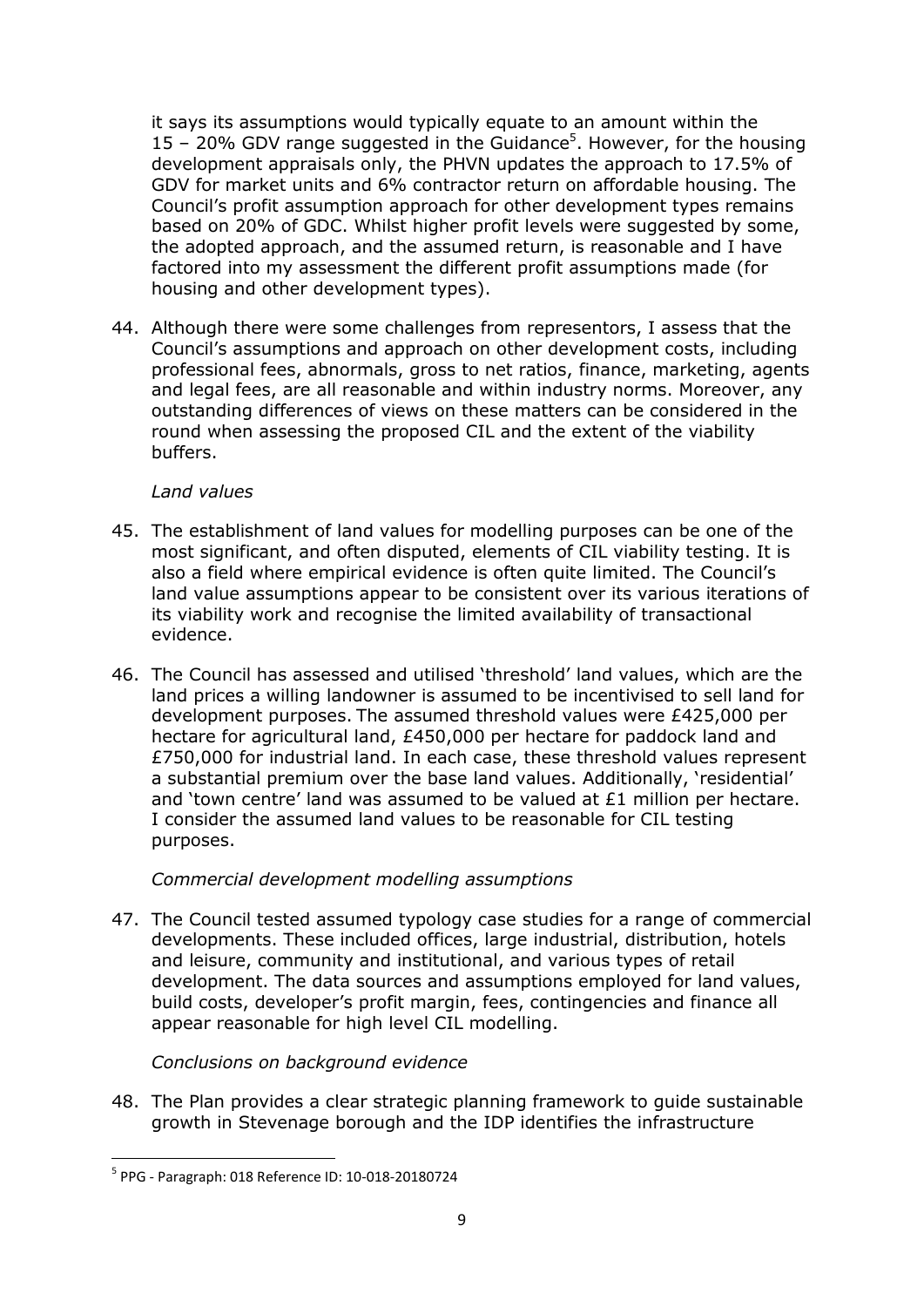needed to support it. The evidence demonstrates a sizeable infrastructure funding gap that justifies the introduction of a CIL regime. Based on the Council's estimate, anticipated CIL receipts will be around £16 million and whilst making an important contribution, a significant funding shortfall will remain. The economic viability evidence for residential, older persons' housing and commercial developments has been drawn from available sources and is well grounded, reasonable and appropriate for high level CIL testing. On this basis, the evidence that has been used to inform the DCS is robust, proportionate and appropriate.

49. The application, interpretation and use of this evidence, in defining the proposed CIL rates and zones, are discussed more fully below.

#### **Are the charging rates informed by and consistent with the evidence?**

#### *Residential development*

- 50. Table 10.3 of the PHVN sets out the results of the Council's modelling, expressed as the amount of 'additional profit' that could, in theory, be used to make CIL payments. In effect, this is the 'overage' after all scheme costs, including land, construction and developer profit, have been deducted.
- 51. Of the 16 tested schemes, 15 were modelled to be viable and generated 'additional profit' ranging from £27 psm up to £805 psm, which indicates that residential development is generally viable across the borough and in most tested schemes, the additional profit is significant (13 of the 16 results show over £250 psm additional profit). Greenfield sites returned stronger viability than schemes on previously developed land.
- 52. The exception to the positive results was Site 13, which involved a 12 flat development on a 'small constrained' brownfield site. This scheme generated a negative result of -£298 psm, which indicated that it would not be viable, whether or not CIL was in place.

*Strategic sites – £100 psm and £40 psm*

- 53. The South-East Stevenage urban extension generated the highest result with a modelled £805 psm additional profit. The scheme can readily support the proposed £100 psm CIL and a considerable viability buffer will remain. Whilst I note the views of some representors that a higher CIL rate could be supported, the Council has adopted a suitably cautious approach and is clearly mindful of site specific S.106 requirements and the strategic importance of this allocation.
- 54. In the PHVN appraisals, the North of Stevenage and Stevenage West urban extensions returned results of £312 psm and £255 psm. These amounts of additional profit are significantly reduced from the 2017 appraisals (which were £655 psm and £531 psm respectively) reflecting the corrected affordable housing assumptions, updated S.106 costs and a GDV based developer return.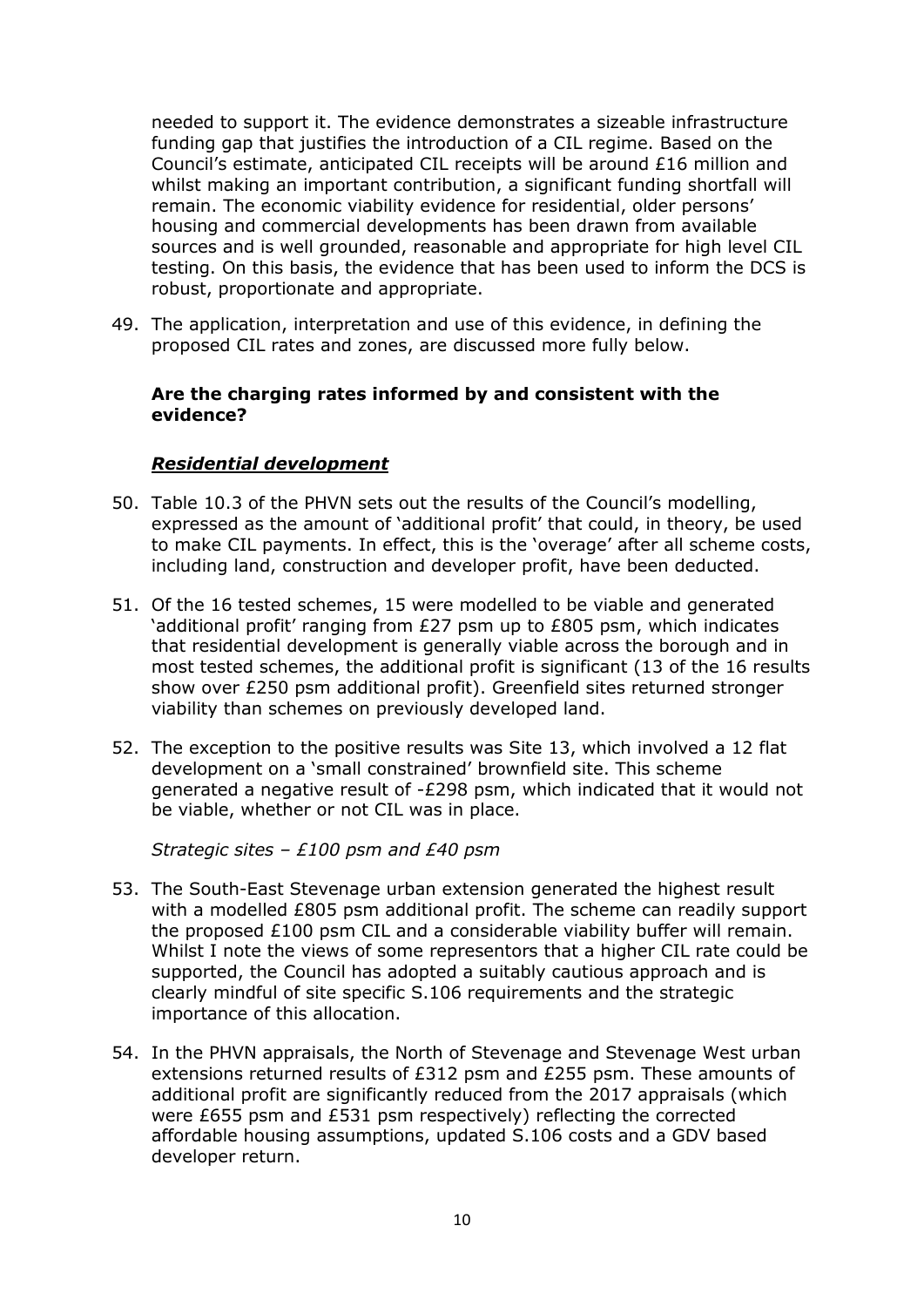- 55. In the light of these reduced values and the strategic nature of these sites, the Council has undertaken a sensitivity test, which applies a +25% buffer to the assumed threshold land values. This indicates that neither scheme would meet this land value plus the buffer at the DCS rate of £100 psm proposed for these sites. However, if the CIL for these sites was set at £40 psm, the North of Stevenage extension would just exceed the buffered land value and the Stevenage West extension would be marginally below it. Whilst this would mean that a reasonable buffer would be maintained in both cases and the CIL would amount to less than 1% of GDV, it is appropriate to adopt some caution on such sites given their importance to the Plan, their acknowledged heavy S.106 burdens for site specific infrastructure, and the dynamics of real world development economics, such as the rise in build costs in recent years and unforeseen future changes.
- 56. The Council now supports a £40 psm CIL rate for the North of Stevenage and Stevenage West extensions. Based on the evidence, I assess that, whilst the DCS £100 psm rate would be too high for these sites and would create risks to their viability, the £40 psm CIL can be supported and these strategic developments will remain viable. I therefore recommend modifications to the DCS to reduce the CIL for these two sites to £40 psm, and to make consequential changes to the zoning map.

#### *Zone 1 – Town Centre £40 psm*

- 57. As currently defined in the DCS, Zone 1 takes its boundaries from the Plan's Stevenage Central inset map. This embraces the 'opportunity areas' covered by Policies TC2 – TC7, where a significant number of new homes is proposed, primarily within high density major flatted development schemes.
- 58. Of the 15 positive viability results, the 2 with the lowest viability related to flatted schemes in the town centre. Modelled Site 8, comprising a 350 unit high density scheme of flats, returned a £174 psm additional profit result. A smaller flatted town centre scheme of 50 units (Site 9) was less viable, with an additional profit figure of just £27 psm. Site 8 appears to be the closer proxy to the type and scale of flatted development envisaged under the Policies TC2 - TC7 allocations and I therefore give greater weight to it. I have also noted the seemingly strong sales values of flats in the town centre which the PHVN indicates are still well above the values used in the modelling. This should improve viability further, notwithstanding the PHVN acknowledged recent rise in build costs. Overall, the modest £40 psm CIL is consistent with the evidence and can be supported without any undue threat to the viability of the planned housing development in the town centre.

#### *Zone 2 – 'Everywhere Else' – £100 psm*

59. The tested development types in locations outside the town centre, and the North of Stevenage and Stevenage West extensions, generally displayed healthy viability. The four greenfield schemes (Sites  $4 - 7$ ) had the highest results, ranging from £450 – £616 psm of additional profit. The viable brownfield schemes (Sites 10, 11 and 12) were a little lower but still fell in a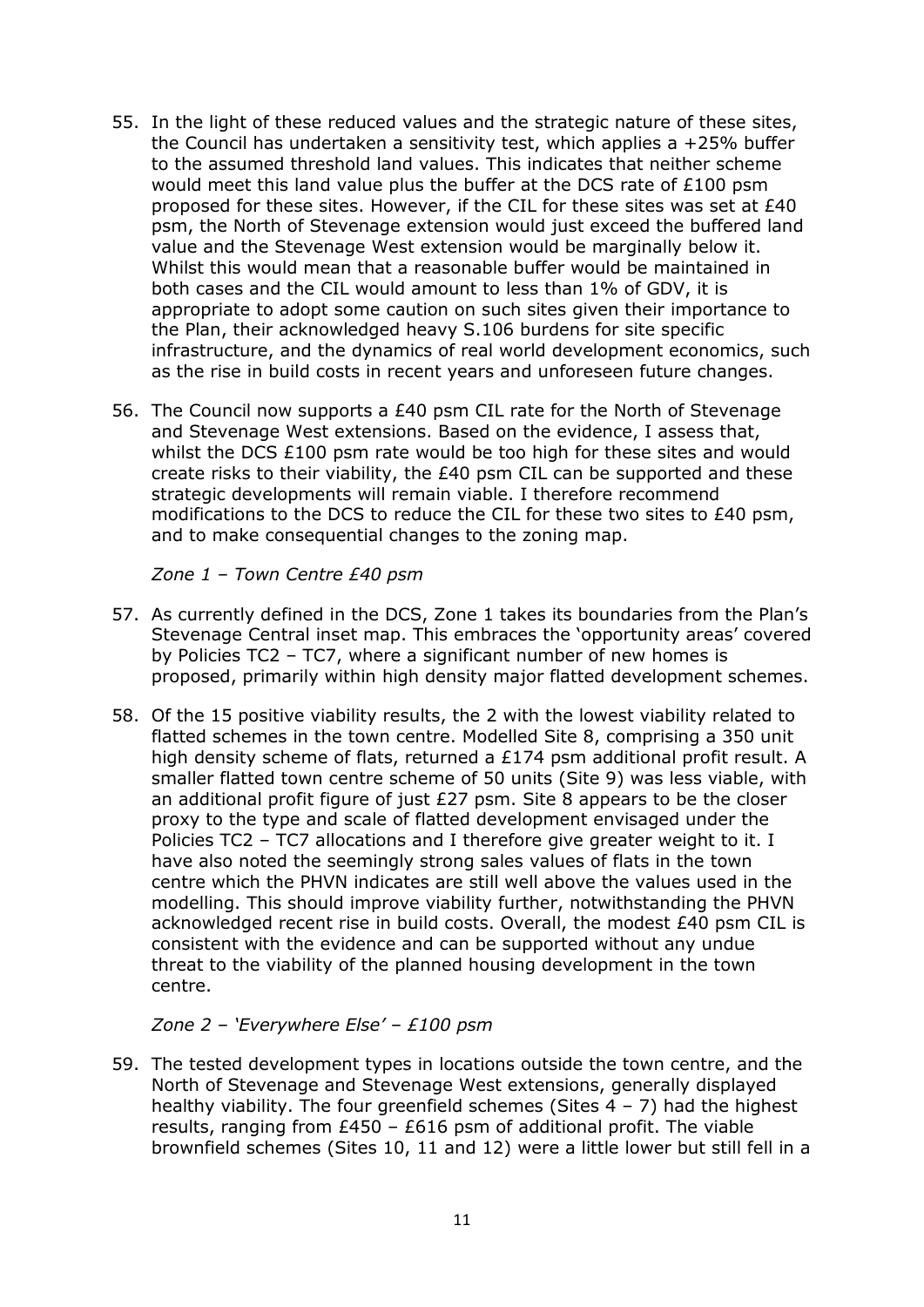range of  $E253 - E378$  psm. The smaller sites, below the affordable housing threshold, returned results in a range of £264 – £505 psm.

60. I have noted views that higher CIL charges could be sustained or that a different approach, with higher rates for greenfield and smaller sites, could be adopted. However, whilst this may be the case and there are many hypothetical charging permutations, the Council's approach is simple, cautious and consistent with its evidence. Moreover, the evidence before me indicates that all of these tested 'everywhere else' schemes could absorb the £100 psm CIL and, in most cases, there would still be a sizeable buffer.

#### *Land to the west of Lytton Way*

- 61. I have considered carefully the detailed evidence submitted by a representor concerning a site known as 'land to the west of Lytton Way', which lies just outside Zone 1 (and within the proposed 'everywhere else' higher £100 psm CIL zone). I note the representor's submissions concerning similar town centre values just beyond the Zone, its view that the Zone 1 / Zone 2 boundaries have not been justified and that its site should be included in the £40 Zone. I have further noted its views that by adjusting just some of the Site 8 inputs for its site would render its scheme unviable, and that housing delivery will be placed at risk.
- 62. However, this is not a site allocated for housing in the Plan and the inset plan boundary, whilst not necessarily representing a dramatic and instant change in land values, does delineate the planned town centre housing development, which is distinct and differentiated from other types and locations of new housing in the wider borough.
- 63. I do recognise that there could be housing schemes on unallocated windfall sites, such as that being promoted by the representor, that may be challenged in viability terms, but that does not create a compelling case for amending the CIL zone boundaries, which are informed by, and consistent with, the Council's evidence concerning the viability of development across the borough more generally, as set out in the Plan. Moreover, I note that even at the higher rate, CIL amounts to less than 3% of GDV, which means that it is unlikely to be a pivotal factor in terms of whether or not the scheme would proceed.

#### *Older persons' housing development*

- 64. The testing of 'sheltered housing' schemes in brownfield and greenfield scenarios, with policy compliant levels of affordable housing, demonstrated that these types of development could readily absorb the proposed borough wide £100 psm CIL. Indeed, the results indicate substantial levels of additional profit and that the CIL would be less than 2% of GDV in all tested cases.
- 65. 'Extracare' housing developments displayed weaker viability but could absorb the proposed £40 psm CIL with some headroom remaining, although it is quite limited in the brownfield test scenario. However, the CIL would be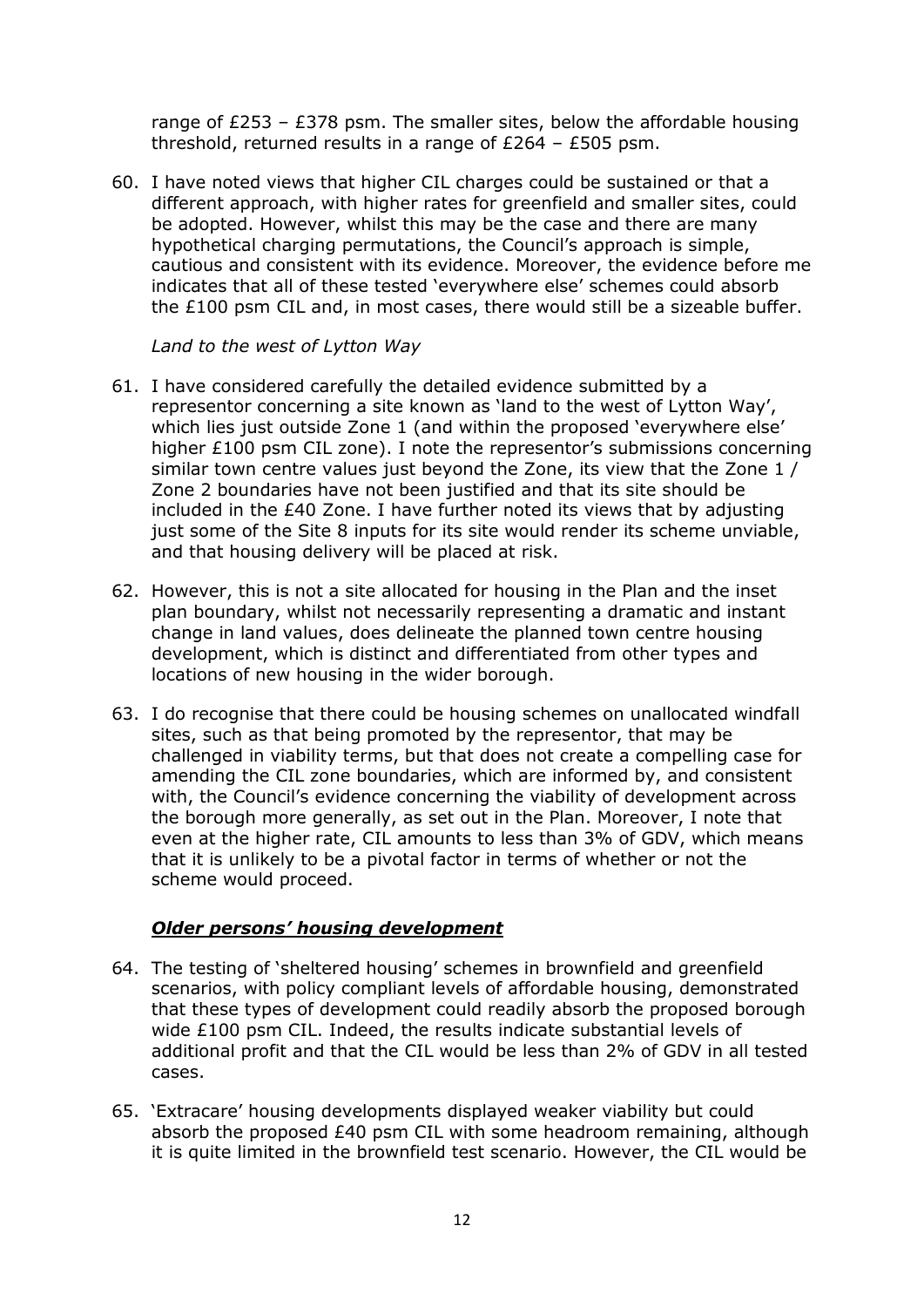less than 1% of GDV in both greenfield and brownfield test cases, meaning that it would remain a relatively small element of overall development costs.

- 66. Some representors have suggested that older persons' housing should be exempt from CIL, but I am satisfied that the viability evidence demonstrates that this type of development is able to support the proposed charge. Indeed, it suggests that sheltered housing developments have generally stronger viability than market housing developments.
- 67. I assess that the CIL charges for sheltered housing and extracare housing developments are informed by and consistent with the evidence. However, for clarity, some modification is required to the DCS development type definitions to ensure that they align with the definitions set out in the revised Guidance<sup>6</sup> published in June 2019. I have included these modifications in my recommendations.

#### *Commercial development*

**.** 

- 68. The testing of commercial development types indicated that only retail development types could support CIL charges; all other tested commercial development scenarios generated negative results.
- 69. The testing of small shops in 'central' and 'other' locations, supermarkets (greenfield and brownfield) and retail warehouse developments generally demonstrated strong viability and an ability to absorb the proposed £60 psm CIL, with significant viability headroom in most cases. Only the small supermarket brownfield site scenario displayed marginal viability. The proposed £60 psm CIL for all types of retail development is informed by and consistent with the evidence.

#### **Does the evidence demonstrate that the proposed charge rates would not put the overall development of the area at risk?**

- 70. There have been challenges to the CIL proposals and the charging zones, with some arguing that the CIL would be too high and may place market and affordable housing delivery at risk, whereas others contend that CIL is proposed at too low a level and that more funding could be captured for infrastructure provision. It must be remembered that testing the viability of development across an area is not an exact science and there is inevitably scope for some disagreement.
- 71. What is important is that appropriate and available evidence is used which reflects local market conditions and provides a broad assessment that is proportionate for the purposes of CIL. In this regard, I consider that the Council's evidence, whilst made a little complicated by the passage of time and some unfortunate, but now corrected, computational errors, has achieved this requirement. Moreover, its approach of setting CIL with a substantial buffer in most cases mitigates many of the challenges made on

<sup>6</sup> Planning Practice Guidance Paragraph: 010 Reference ID: 63-010-20190626 (Revision date 26 June 2019)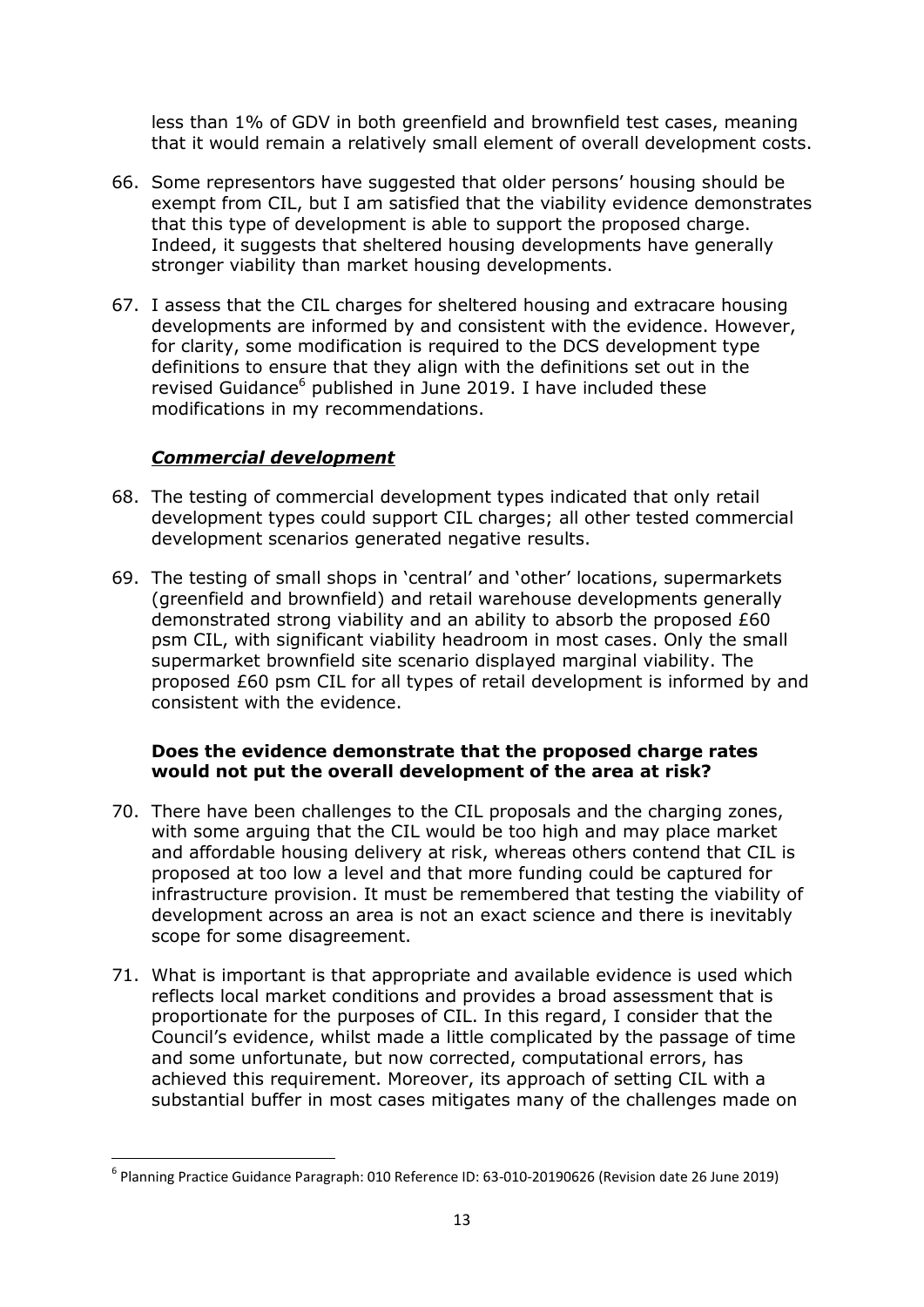modelling inputs and allows for the recognised build cost inflation in recent years.

- 72. Subject to my recommended modifications to reduce the CIL on the North of Stevenage and Stevenage West strategic urban extensions, the evidence indicates that the Council's proposed residential development CIL charges will not place the overall development of the area, as set out in the Plan, at risk. Similarly, I assess that the proposed CIL for older persons' housing developments and for retail developments are appropriately evidenced and reasonable. I do not consider that the CIL will threaten these types of development, based on the evidence.
- 73. In setting the CIL charging rates, and in its requests to me to make recommended modifications, the Council has had regard to detailed evidence on infrastructure needs and the economic viability of development across Stevenage borough. The Council has sought to be realistic and suitably cautious in its proposals to introduce CIL, which will achieve a reasonable level of income to fund required infrastructure, whilst at the same time ensuring that most development planned through its Local Plan will remain viable.

#### **Other matters**

- 74. The Council has now published a revised draft CIL Instalments Policy that is intended to come into effect at the same time as the charging schedule. This sets out how the liability to pay the CIL in respect of housing developments will be phased. The draft policy should assist the overall viability of developments, particularly larger schemes implemented on a phased basis over the life of the Plan.
- 75. I have noted representor comments about the policy's exclusion of retail development CIL liabilities from the instalments regime, but there is no evidence before me to suggest that this exclusion would threaten the viability of such schemes, which in any event tend to be much shorter in construction duration than housing developments.

#### **Conclusion**

- 76. I conclude that, subject to the modifications set out in the Schedule to this report, the Stevenage Borough Council Draft Community Infrastructure Levy Charging Schedule satisfies the requirements of Section 212 of the 2008 Act and meets the criteria for viability in the 2010 Regulations (as amended). I further conclude that it complies with the Guidance and the Framework.
- 77. I therefore recommend that, subject to the modifications **EM1 – EM3** set out in the attached Schedule, the Charging Schedule be approved.

P.J. Staddon

Examiner